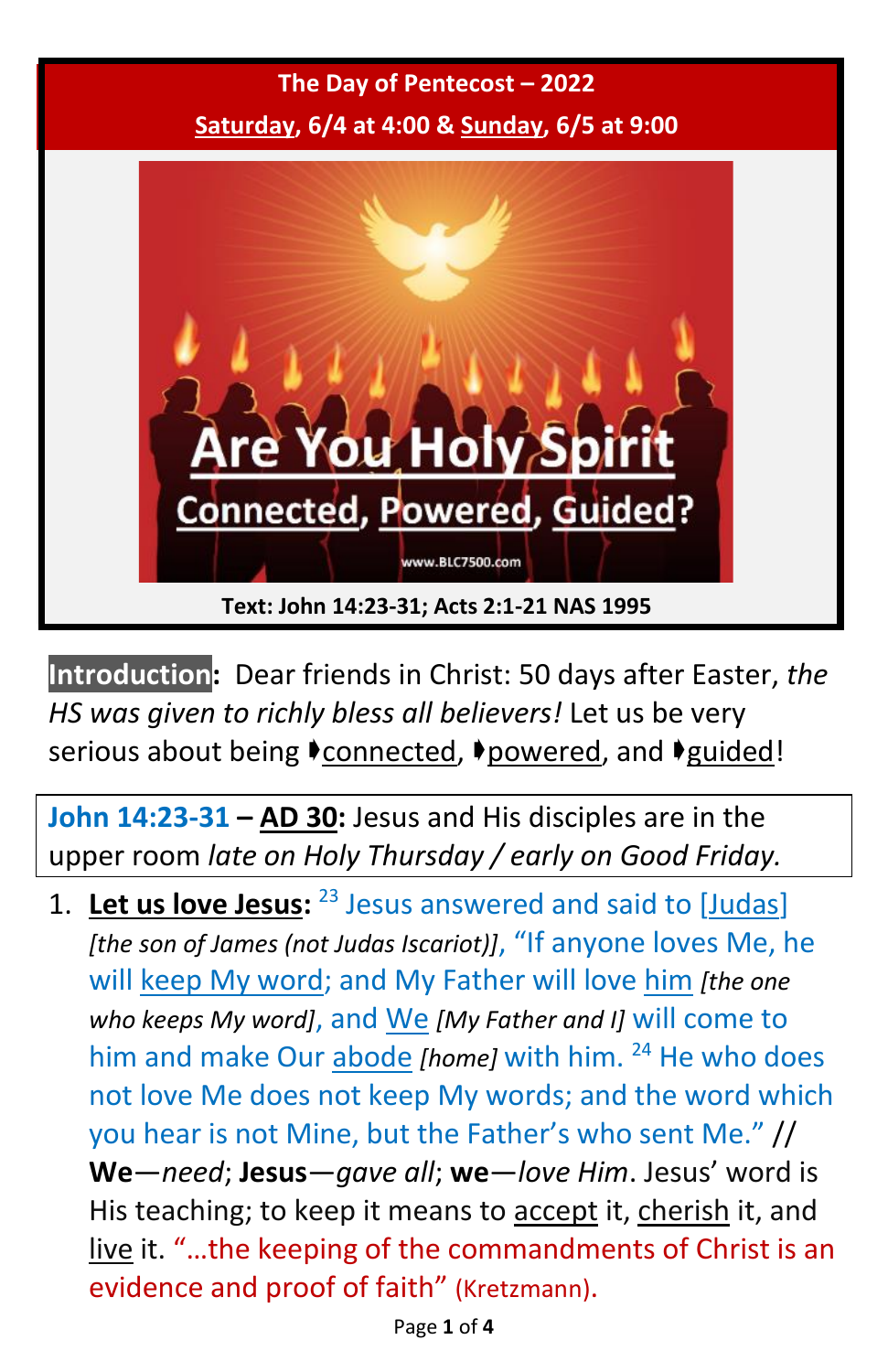- 2. **Looking ahead to the Day of Pentecost:** <sup>25</sup> "These things I have spoken to you while abiding with you *[during My ministry]*. <sup>26</sup> But the Helper, the Holy Spirit, whom the Father will send in My name, He will teach you all things, and bring to your remembrance all that I said to you."
- 3. **A precious gift:** <sup>27</sup> "Peace I leave with you; My peace I give to you; not as the world gives do I give to you. Do not let your heart be troubled, nor let it be fearful *[because your sins are forgiven]*." [What peace? …the peace which Jesus was about to earn for them through His suffering and death, *peace with God through His blood* (Kretzmann).
- 4. **It was good for Jesus to go away:** <sup>28</sup> "You heard that I said to you, 'I go away *[to the Father in heaven]*, and I will come to you *[when I return at the end of the age]*.' If you loved Me, you would have rejoiced because I go to the Father, for the Father is greater than I *[in My present form]*.<sup>29</sup> Now I have told you before it happens, so that when it happens, you may believe."
- 5. **Jesus' time with His disciples was ending:** <sup>30</sup> "I will not speak much more with you, for the ruler of the world is coming, and he has nothing in Me;  $31$  but so that the world may know that I love the Father, I do exactly as the Father commanded Me *[like going to the cross to win the victory over sin, death, and Satan]*. Get up, let us go from here."

**HYMN:** Come, Holy Ghost, Creator Blest

**Acts 2:1-21 – Good Friday + 53 days:** The Holy Spirit came **from** the Father, **to** Jesus, **to** the believers.

1. The Day of Pentecost: <sup>1</sup> When the day of Pentecost had come *[50 days after the festival of Firstfruits, which is the day Jesus was raised from the dead]*, they were all together in one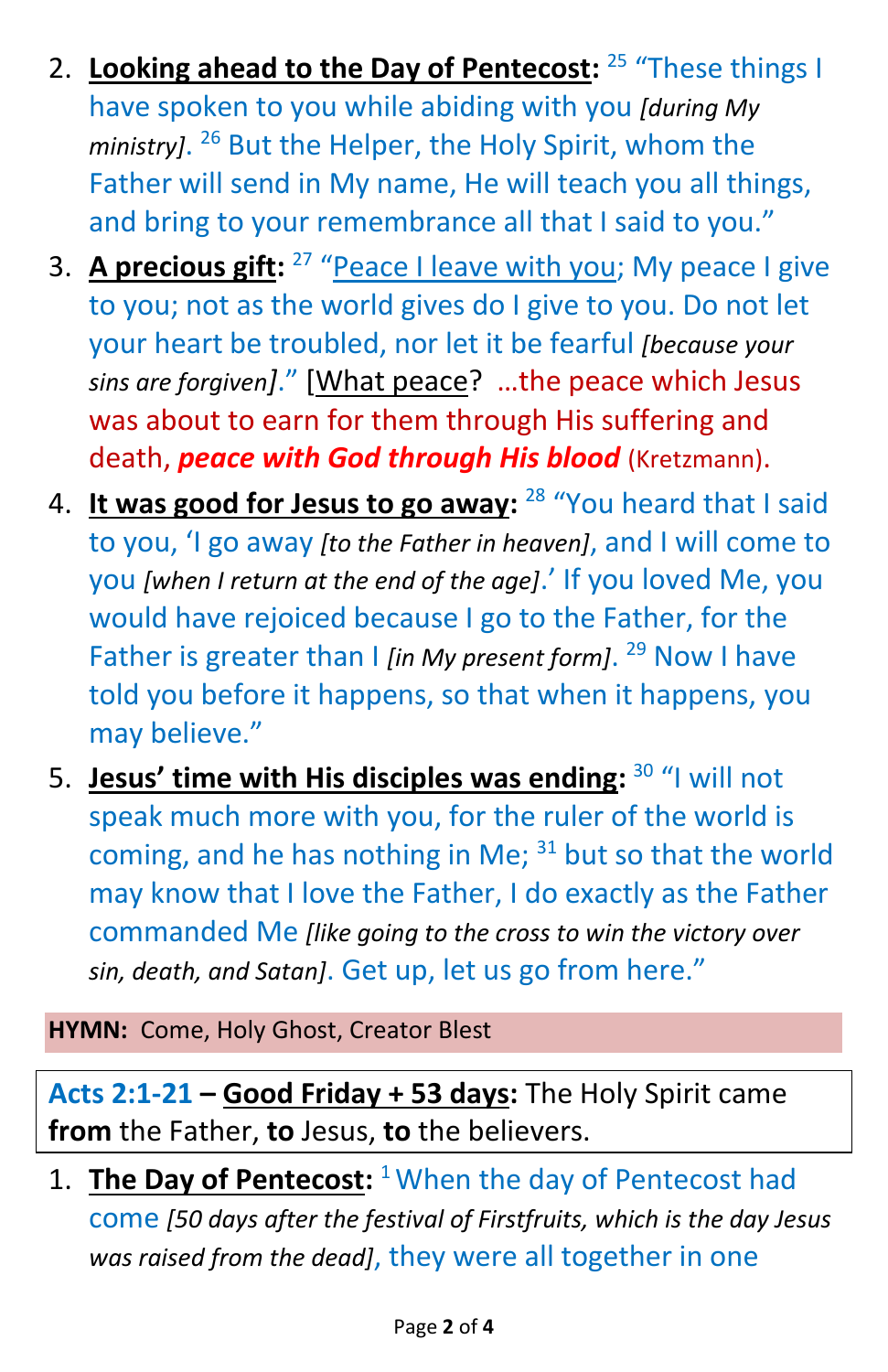place. <sup>2</sup> And suddenly there came from heaven a noise like a violent rushing wind, and it filled the whole house where they were sitting.  $3$  And there appeared to them tongues as of fire distributing themselves, and they rested on each one of them *[each one of the twelve]*. <sup>4</sup> And they were all filled with the Holy Spirit and began to speak with other [languages], as the Spirit was giving them utterance.

2. **Jews living in Jerusalem who were not born in Jerusalem:** <sup>5</sup> Now there were Jews living in Jerusalem, devout men from every nation under heaven.<sup>6</sup> And when this sound occurred, the crowd came together, and were [confused] because each one of them was hearing them speak in his own *[first]* language. <sup>7</sup> They were amazed and astonished, saying, "Why, are not all these who are speaking Galileans? <sup>8</sup> And how is it that we each hear *them* in our own language to which we were born?

## 3. **The people groups now living in Jerusalem:**

<sup>9</sup> Parthians and Medes and Elamites, and residents of Mesopotamia, Judea and Cappadocia, Pontus and Asia, <sup>10</sup> Phrygia *[Fri-*



*ge'-a]* and Pamphylia *[Pam-fee'le-a]*, Egypt and the districts of Libya around Cyrene, and visitors from Rome, both Jews and proselytes, <sup>11</sup> Cretans and Arabs-- we hear them in our *own* tongues speaking of the mighty deeds of God."

4. **Something is going on:** <sup>12</sup> And they all continued in amazement and [at a loss to understand], saying to one another, "What does this mean?" <sup>13</sup> But others were mocking and saying, "They are full of sweet wine *[drunk]*."